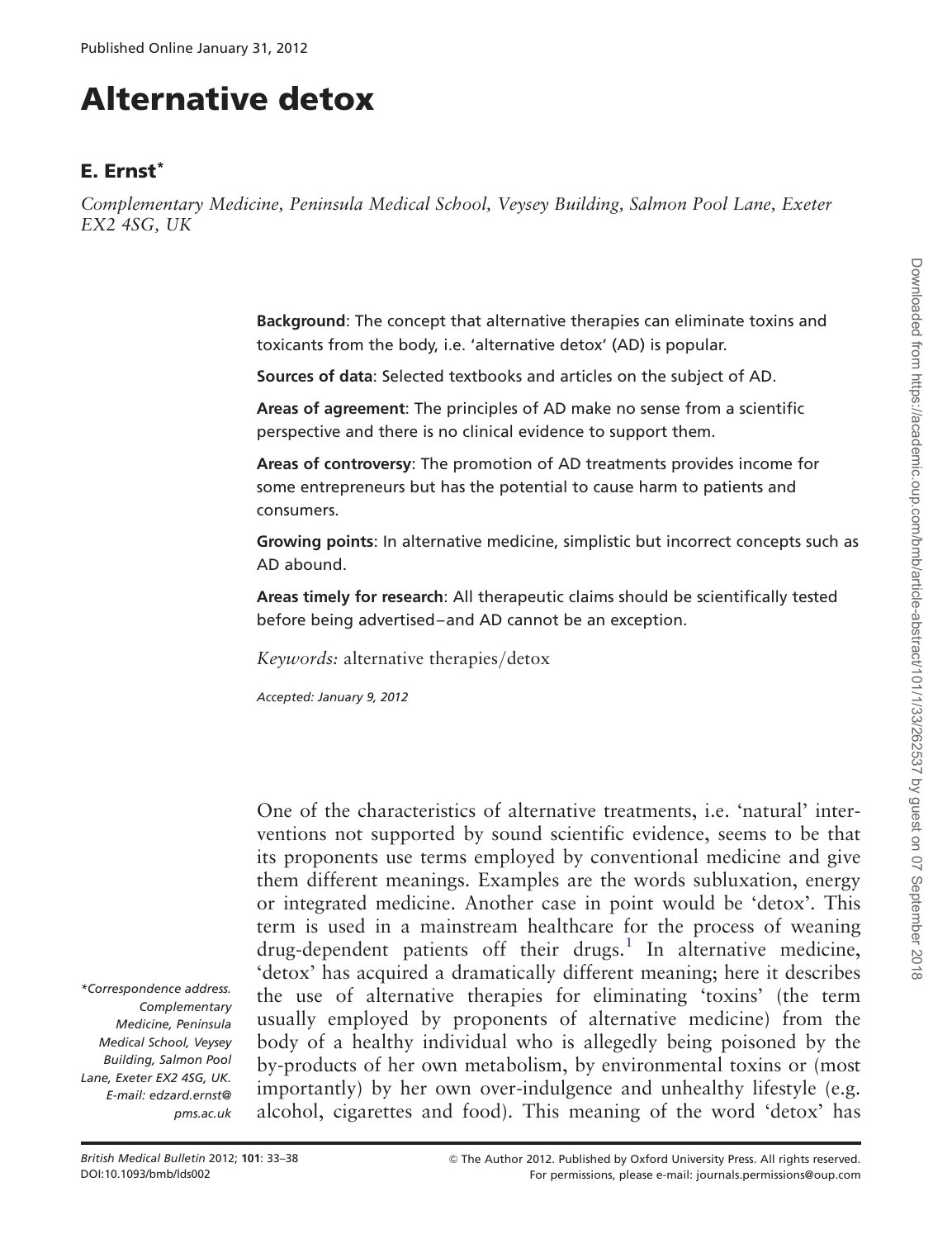now become so popular that the general public seems to only know this version. A simple google search for 'detox', for instance, generates more than a million hits, most of which relate to the alternative version of 'detox'. This type of 'detox', i.e. 'alternative detox' (AD), will be briefly discussed in this in this article.

Electronic search engines such as Medline or Embase have no search terms for AD. Any attempt to identify the pertinent literature in this way is therefore futile and generates articles almost exclusively on conventional detoxification. Therefore, my original plan to review AD systematically had to be abandoned. Instead, I have selected some of those books and articles from the realm of alternative medicine which provide insights on AD. The following discussion is thus not a systematic review but a comment expressing the views of its author.

# The principles of detox

The underlying notions of AD have been described in numerous books predominantly aimed at the lay readership.<sup>[2](#page-4-0)</sup> The following three examples of quotes from textbooks on alternative medicine seem typical and provide useful information.

Example 1

'A consequence of modern industrial society is the exposure to a variety of toxic substances (e.g. pesticides, heavy metals and endocrine disruptors). Many of these substances can be stored in fat, tissues and bone and are associated with health problems including neurological disorders (e.g. pesticide exposure and increased risk of parkinsonism). Endogenous toxins may also present as a burden. Naturopaths will seek to reduce exposure, decrease the burden and strengthen eliminative organs. Therapies that help to decrease the burden of toxic chemicals in the body include hydrotherapy, exercise, fluids, herbs and nutritional supplements that support liver detoxification pathways and chelation'.[3](#page-4-0)

There is, of course, little doubt that modern life exposes many people to a range of toxins, i.e. poisonous substances produced within living cells or organisms and toxicants and poisonous substances originating from elsewhere such as insecticides, herbicides or food conservation products. Few experts would argue against the possibility that, in high doses, such substances can make us ill. However, two important questions arise nevertheless: Is detoxification really necessary as a routine therapeutic measure for all, or is it only relatively few and extreme cases who are actually poisoned by toxins or toxicants? Do any of the approaches on offer by alternative medicine practitioners effectively lower the toxic burden?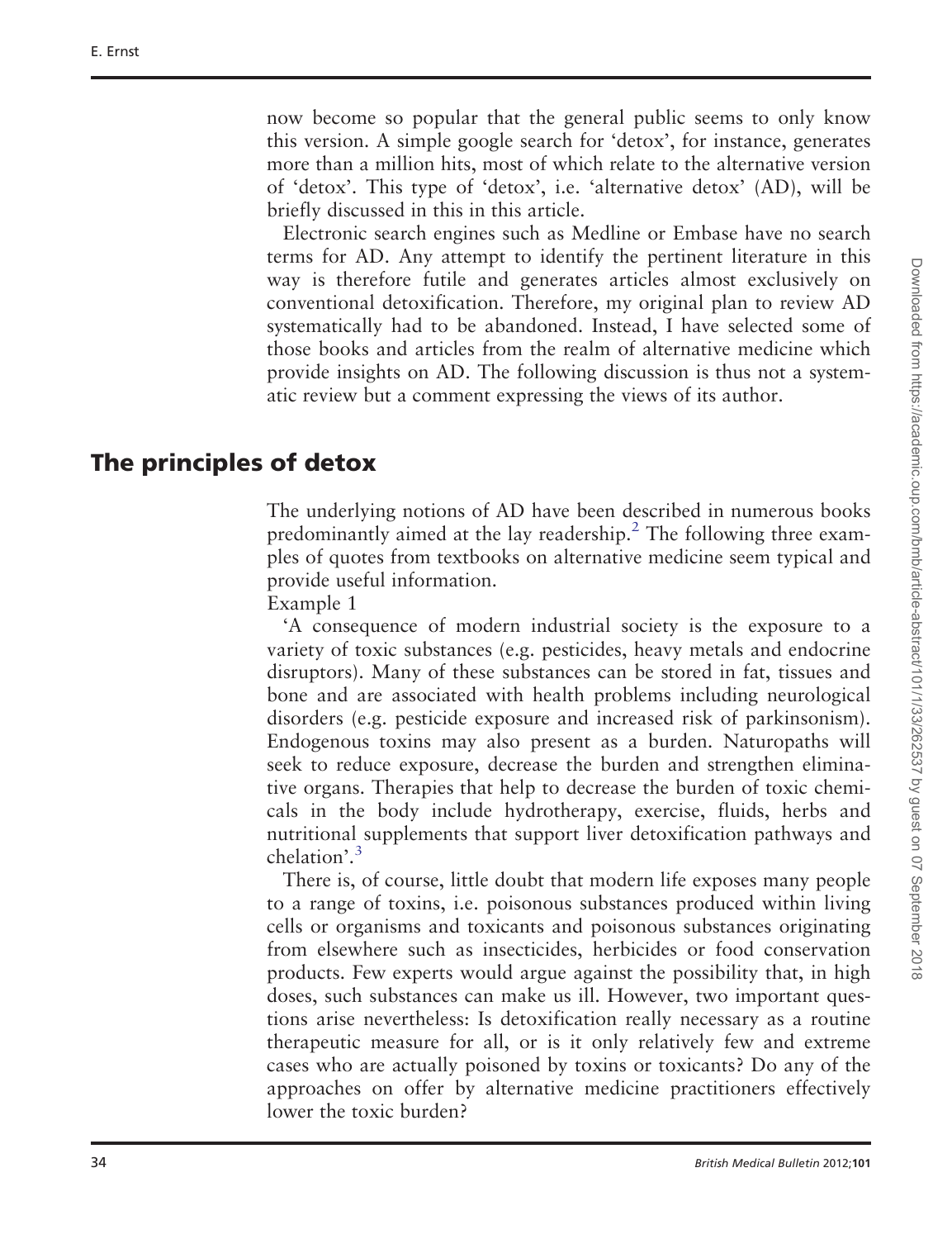Example 2

'Detoxification is considered to be of paramount importance in complementary medicine and is usually achieved in a liver cleansing programme or more comprehensively a combined bowel and liver detoxification programme. Many naturopaths and integrative medicine practitioners consider the gastrointestinal tract and liver to be primary defence barriers that protect the individual from reactive toxins and infection organisms. These practitioners believe that defective functioning of these organs directly increases the toxic burden, which affects immune and nervous systems, and produces inflammatory reactions and neurological dysfunction'.<sup>[4](#page-4-0)</sup>

This paragraph seems to neglect that, besides the liver and the gut, the human body has various other organs for eliminating toxins and toxicants. Nevertheless, it is of course correct that insufficient liver or gut function can create important health problems. It would be necessary to explain, however, that, in the absence of severe disease, this is not the case and detoxification through AD is therefore superfluous. Moreover, it would be relevant to mention what types of liver and gut conditions lead to auto-intoxications.

#### Example 3

'There are certain signs and symptoms that should alert the practitioner to the need for further action in reducing toxic load, as follows:

- † Poor complexion, skin lesions, rashes, greasiness
- Digestive dyscrasias, halitosis, taste disturbances
- Lethargy, cognitive dysfunction
- † Muscular aches and pains
- † Increasing sensitivity to exogenous exposures, odours, etc.
- † Hyper-reactivity to medicine or supplements
- † History of heavy medical or recreational drug use or exposure to environmental chemicals'. $5$

This quote guides practitioners towards diagnosing clinical states where AD is supposedly required. All of the listed signs and symptoms are non-specific and occur with most diseases. It remains unclear how many of them need to be present or which are obligatory for detoxification to become necessary. If one or two would suffice, nearly every patient who ever consulted clinician would need to be detoxified. It seems that here lies one crucial reason why proponents of AD advocate their treatments for virtually every person. Another, perhaps more important reason might be the fact that plenty of patients mean plenty of income for AD practitioners.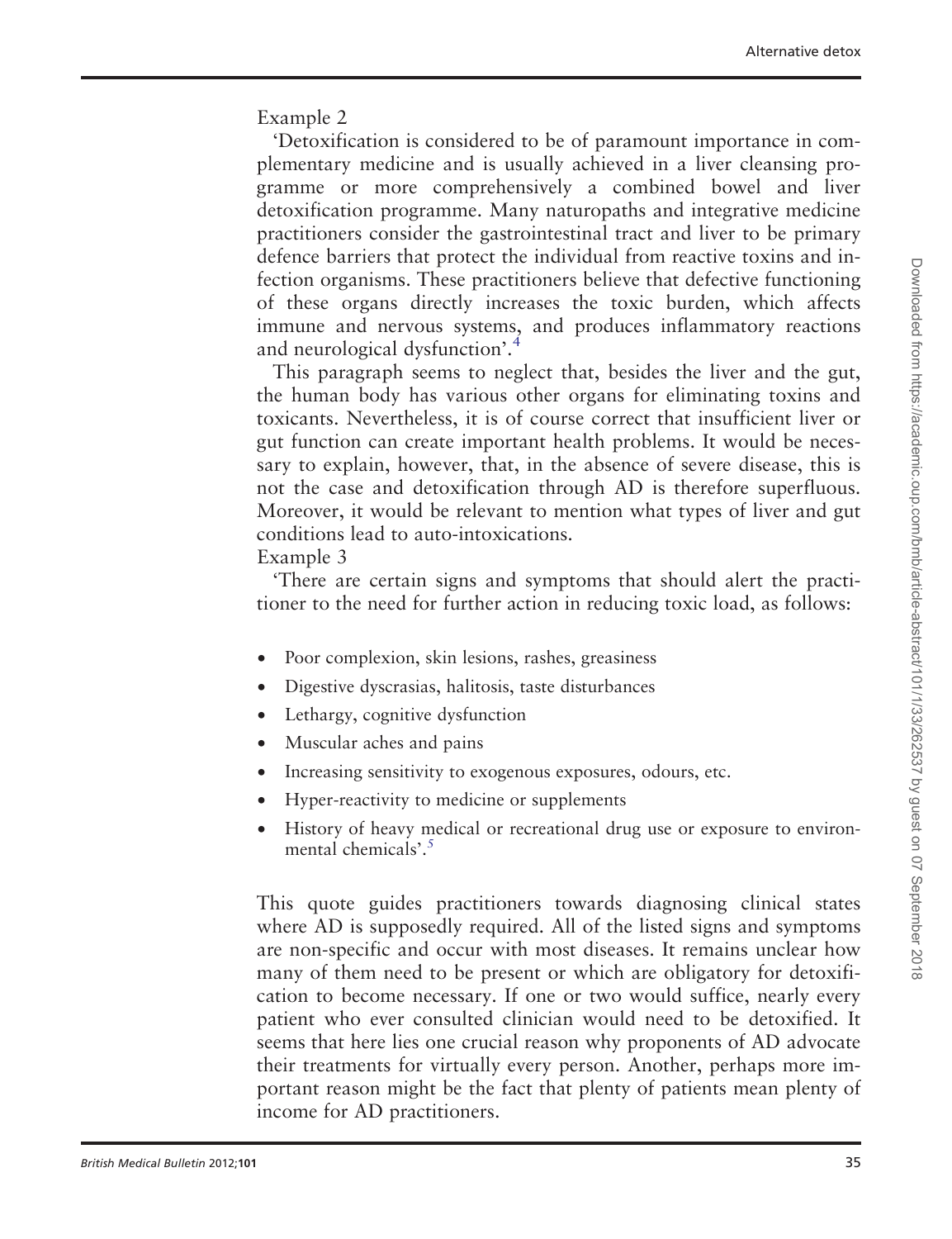### The treatments used for AD

The range of treatments advocated for AD is extremely wide and diverse.<sup>[6](#page-4-0)</sup> It includes:

- various alternative diets.
- † a number of herbal, vitamins, minerals and other 'natural' supplements,
- various forms of chelation therapy,
- electromagnetic devices,
- colonic irrigation and enemas,
- $\bullet$  skin bruising,
- sauna and other means of inducing extensive sweating,
- homeopathic remedies,
- ear candles.

In addition, more complex, multimodal programmes are popular where any number of single modalities are combined and administered over a period of days or weeks.<sup>[7](#page-4-0),[8](#page-4-0)</sup> Some of these programmes are offered at considerable costs or by organizations of debatable reputation such as the 'Church of Scientology'<sup>[7](#page-4-0)</sup>

### The clinical evidence

The common characteristics of all of these approaches are that they are unproved. Even experts who are sympathetic to alternative medicine and AD admit: 'while there are hundreds of randomized controlled trials on drug and alcohol detox, there are no such trials of detox programs focusing on environmental toxins ... at present, "detox" is certainly more of a sales pitch than a science'.[9](#page-5-0) The 'studies' of AD that have been published are of such poor methodological quality that no conclusions can be drawn from them.[7,8](#page-4-0)[,10](#page-5-0)–[13](#page-5-0)

While there is a total absence of sound evidence for benefit, some of these treatments have been associated with risks $14-17$  $14-17$  $14-17$  which depend on the nature of the treatment and can be particularly serious with diets (malnutrition), supplements (hepatoxicity), chelation (electrolyte depletion) and colonic irrigation (perforation of the colon).

### Why is AD so popular?

The simple answer to this question is that 'AD is big business'.[18](#page-5-0) A recent survey suggested that 92% of US naturopaths use some form of AD.<sup>[6](#page-4-0)</sup> To lay people, its principles seem to make sense and, in many of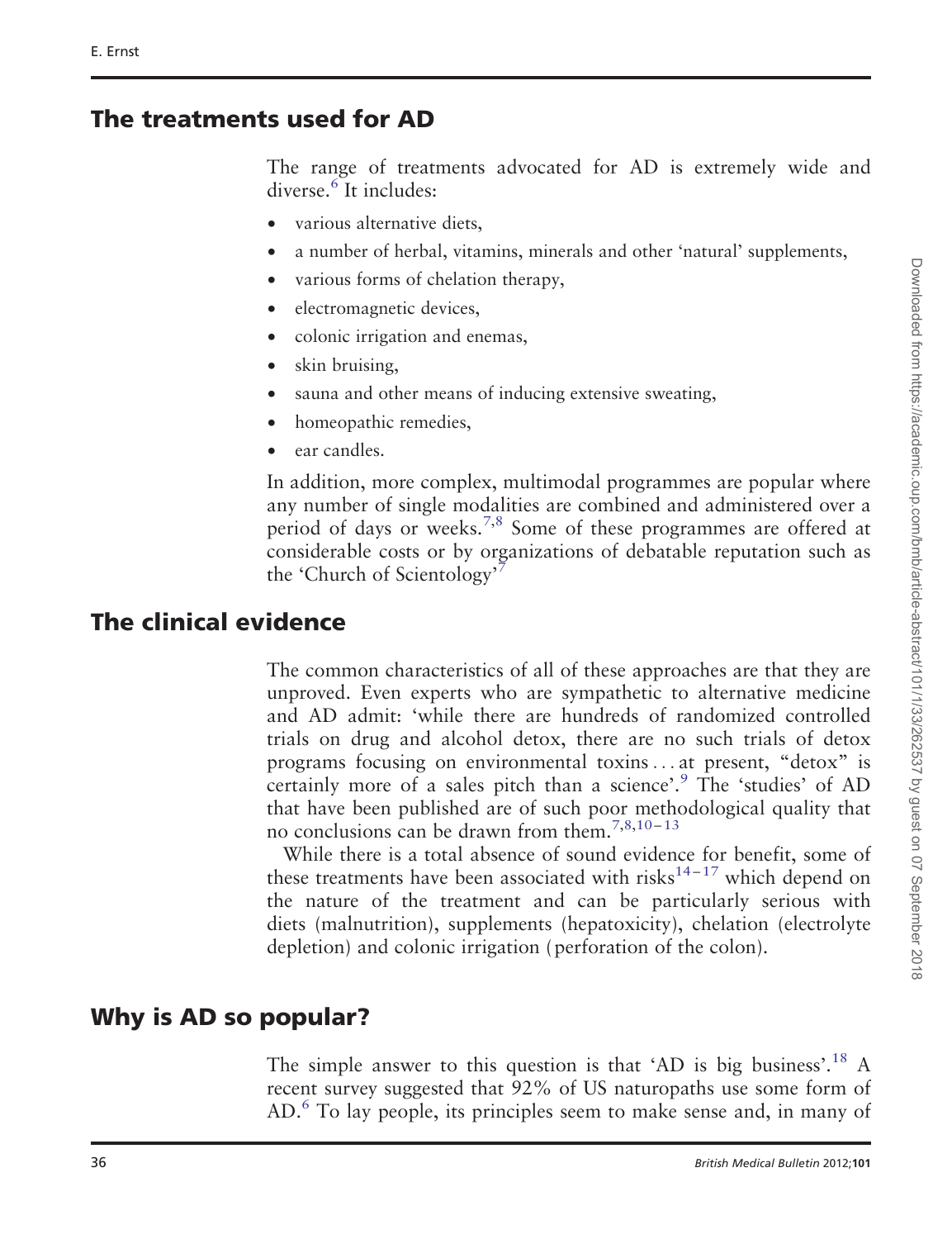us, the desire to 'purify' ourselves is deep rooted. Thus AD entrepreneurs (including Prince Charles who recently launched a 'Detox-Tincture' via his firm Duchy Originals) are able to exploit a gullible public.

## <span id="page-4-0"></span>Is there a science supporting AD?

Proponents of AD are keen to point out that 'a modern science of 'detoxicology' seems to be emerging'.<sup>[9](#page-5-0)</sup> If there is such a thing as a 'science of AD', it should address the following, fundamental questions:[18](#page-5-0)

- † What are the toxins and toxicants?
- What evidence exists that they damage our health?
- † How do we quantify them?
- How do we diagnose a patient requiring AD?
- † Which treatments are effective in eliminating which toxins and toxicants?

Currently, there is insufficient evidence to answer any of these questions. Until this situation changes, I do not think a 'science of AD exists at all.

# Conclusion

At present, there is only one possible conclusion from all this: AD is biologically not plausible and clinically unproved. We should warn our patients from using it.

# References

- 1 McCabe S. Rapid detox: understanding new treatment approaches for the addicted patient. Perspect Psychiatr Care 2000;36:113–20.
- 2 Fitzpatrick M. The meaning of detox. Lancet 2003;361:94.
- 3 Shinto L, Calabrese C. Naturopathic medicine in neurological disorders. In: Oken BS (ed.). Complementary Therapies in Neurology. Roca Baton: Parthenon, 2003.
- 4 Di Vincenzo R. Nutritional therpies. In: Dunning T (ed.). Complementary Therapies and the Management of Diabetes and Vascular Disease. Oxford: Wiley, 2006.
- 5 Blake E, Chaitow L, Newman Turner R. Naturopathic physical medicine. In: Chaitow L (ed.). Naturopathic Physical Medicine. Edinburgh: Churchill Livingston, 2008.
- 6 Allen J, Montalto MS, Lovejoy J et al. Detoxification in naturopathic medicine: a survey. J Alt Comp Med 2011;17:1–6.
- 7 Cecchini M, Root D, Racgunow J et al. Chemical exposures at the World Trade Center use of the Hubbard Sauna detoxification regimen to improve the health statos of New York City rescue workers exposed to toxicants. Townsend Lett 2006;263:58–65.
- 8 Crinnion W. Components of practical clinical detox programs—sauna as a therapeutic tool. Altern Ther Health Med 2007;13:S154–6.